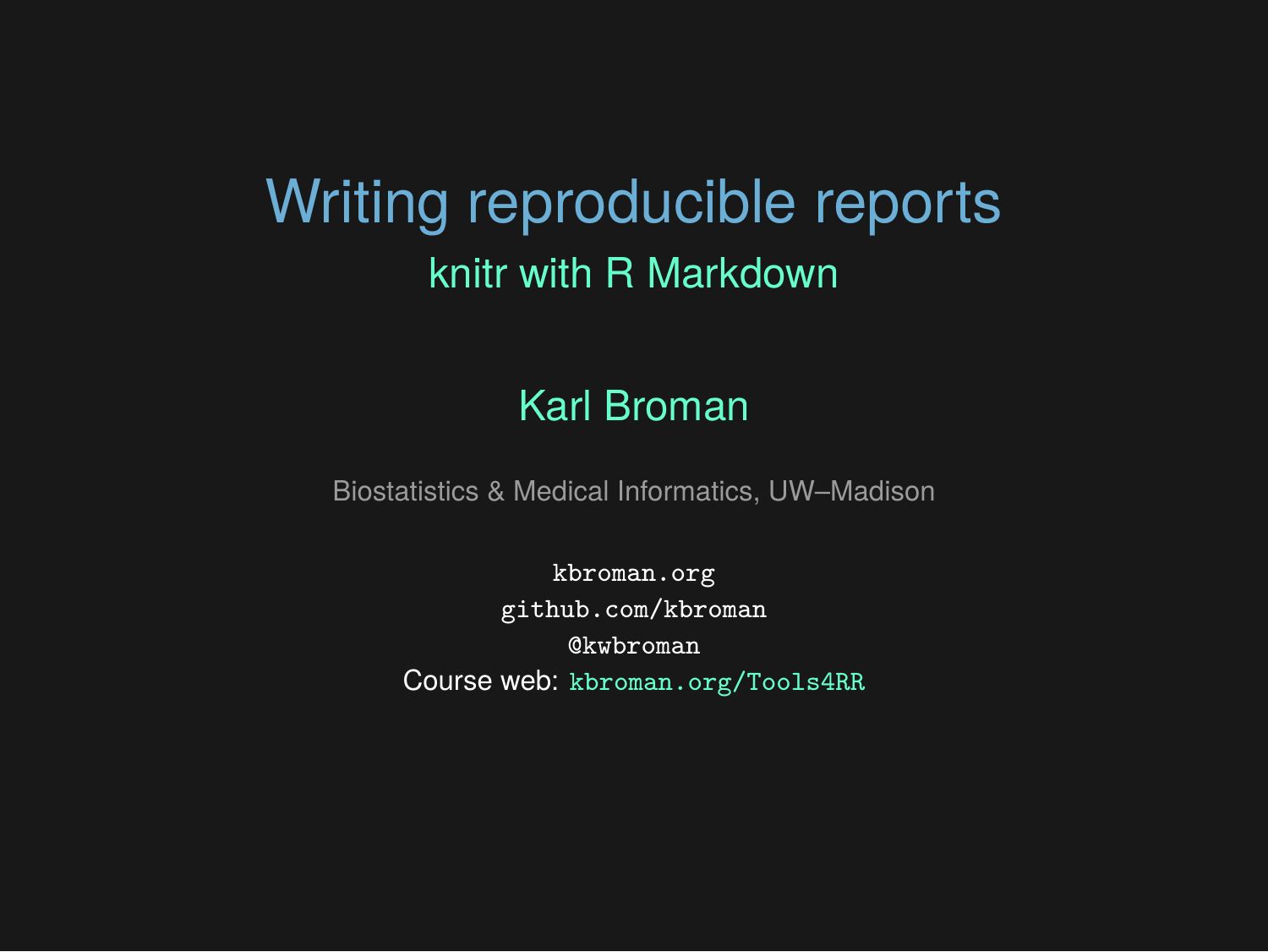# knitr in a knutshell

kbroman.org/knitr\_knutshell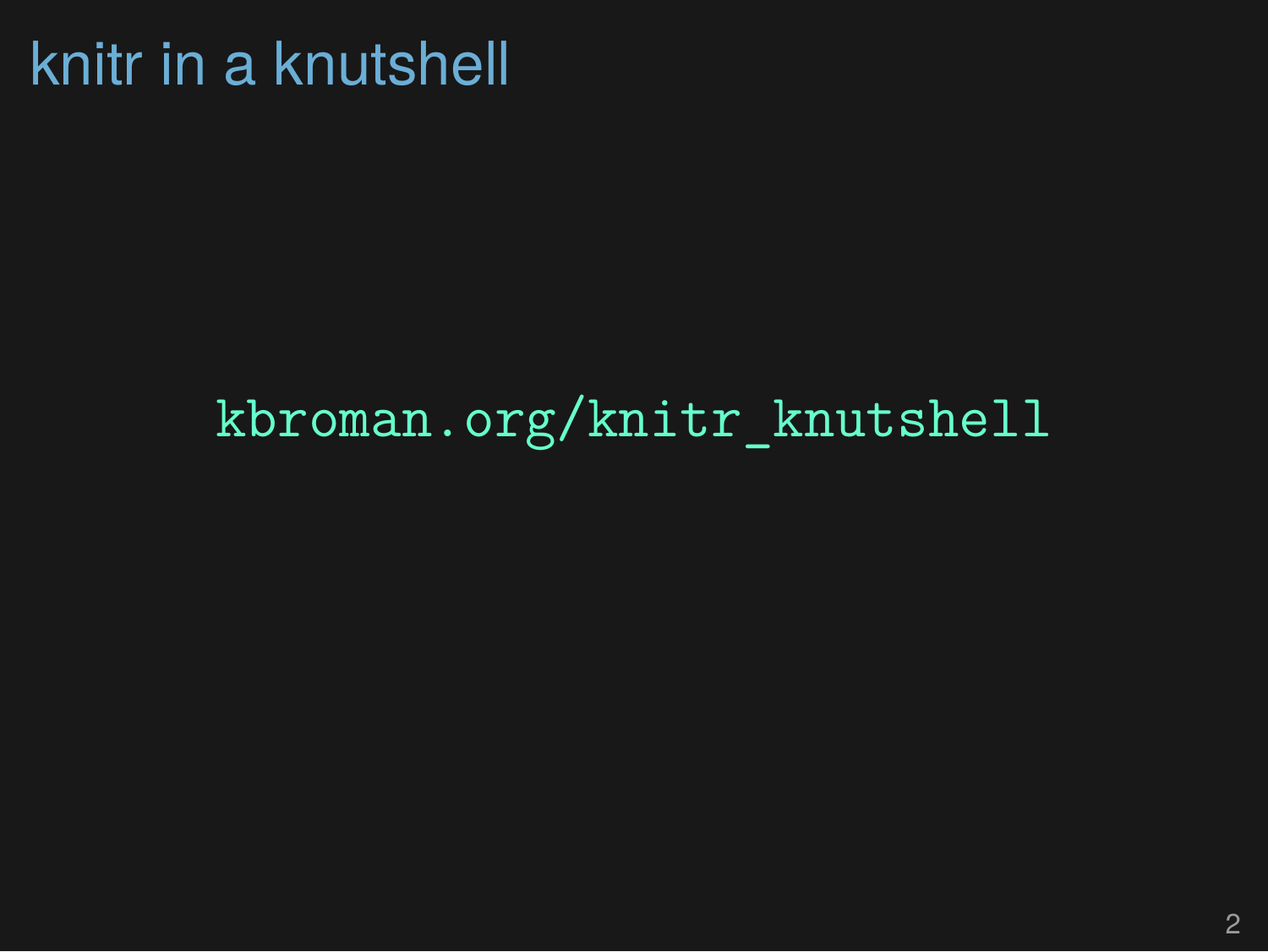### Data analysis reports

- $\blacktriangleright$  Figures/tables + email
- $\triangleright$  Static LAT<sub>E</sub>X or Word document
- ▶ knitr/Sweave + LATEX *→* PDF
- ▶ knitr + Markdown *→* Web page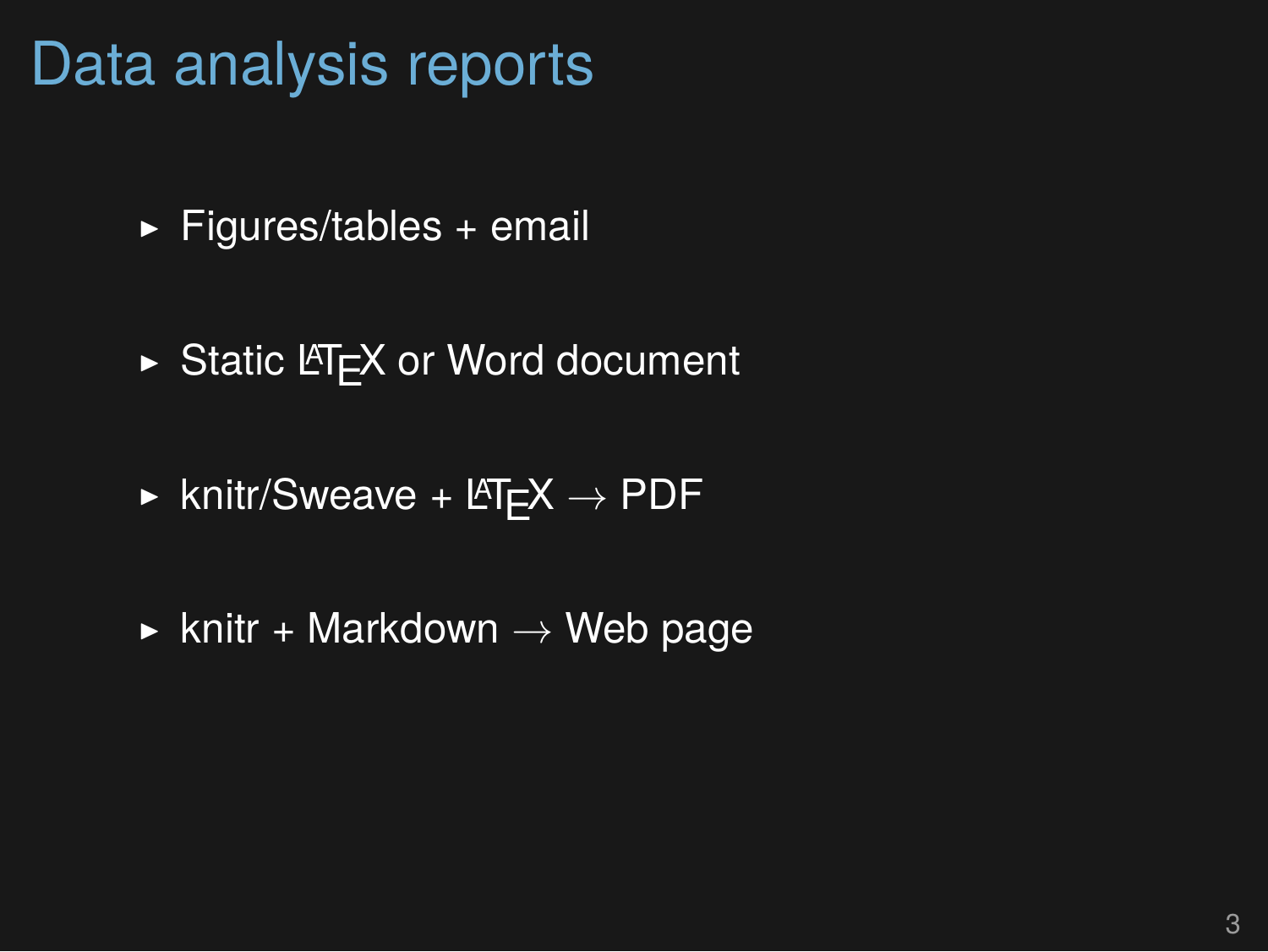What if the data change?

What if you used the wrong version of the data?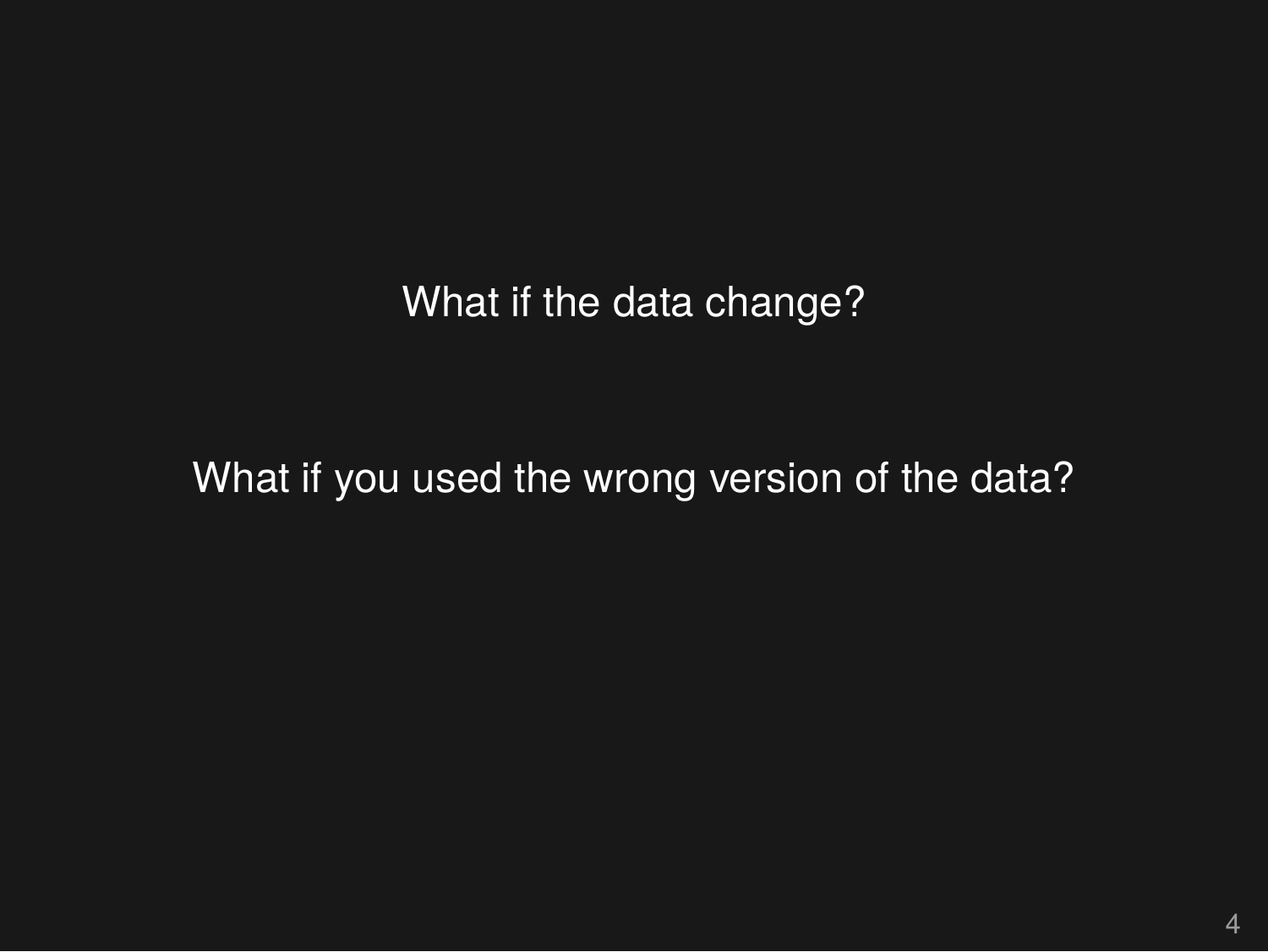## knitr code chunks

#### Input to knitr:

```
We see that this is an intercross with 'r nind(sug)'
individuals. There are `r nphe(sug)` phenotypes , and genotype
data at `r totmar(sug)` markers across the `r nchr(sug)`
autosomes. The genotype data is quite complete.
```{r summary_plot , fig.height=8}
plot(sug)
```
#### Output from knitr:

We see that this is an intercross with 163 individuals. There are 6 phenotypes , and genotype data at 93 markers across the 19 autosomes. The genotype data is quite **complete**. plot(sug) ![plot of chunk summary\_plot](RmdFigs/summary\_plot.png)

5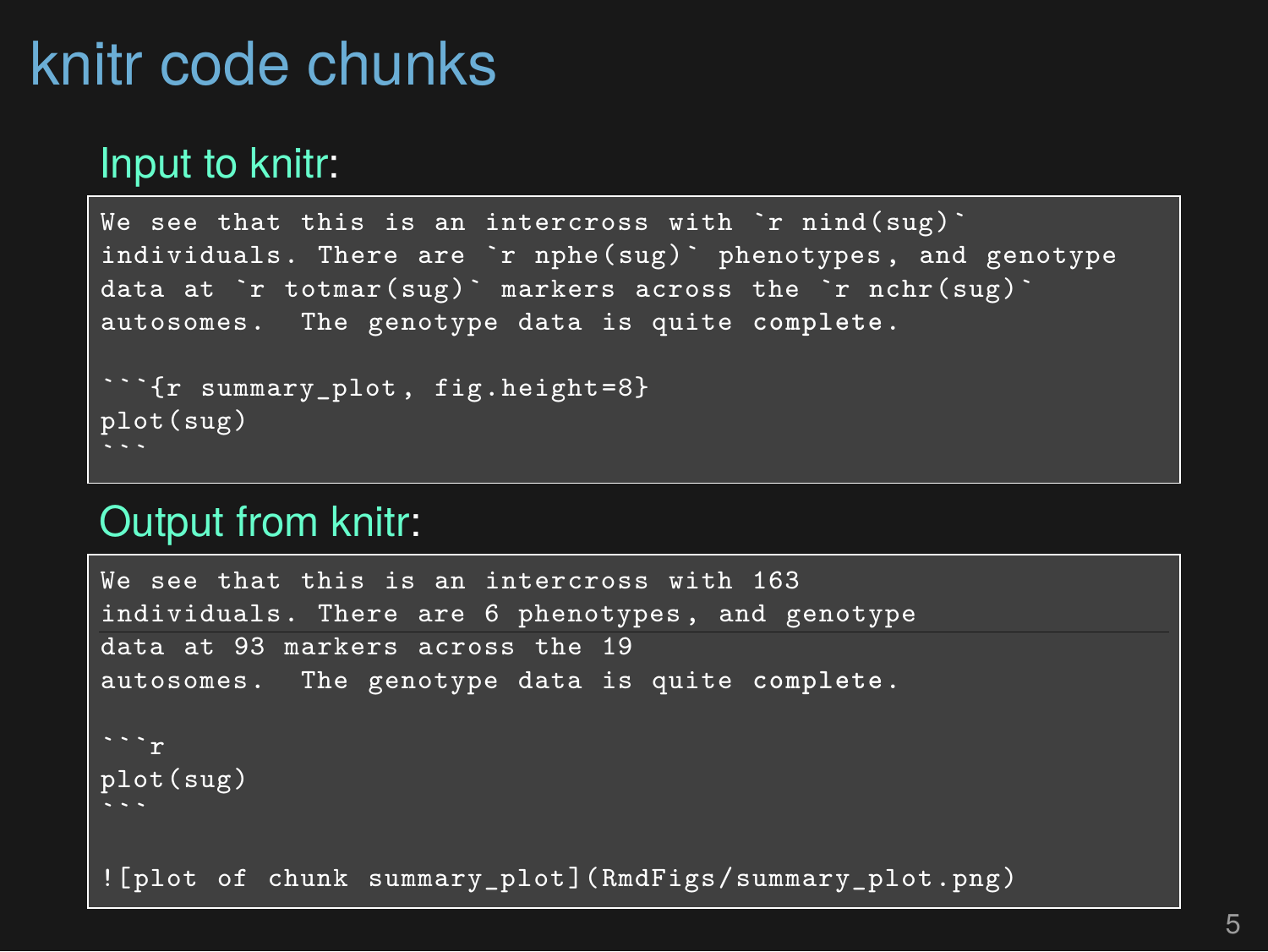### html

```
<!DOCTYPE html>
\n  <html>\n< head ><meta charset=utf-8"/>
   <title>Example html file</title>
\langle/head>
<body>
<h1>Markdown example </h1>
<p>Use a bit of <strong>bold</strong> or <em>italics </em>. Use
backticks to indicate <code>code</code> that will be rendered
in monospace.</p>
\langleul>
<li>This is part of a list</li>
<li>another item</li>
\langle \text{u1} \rangle</body>
\langle/html>
```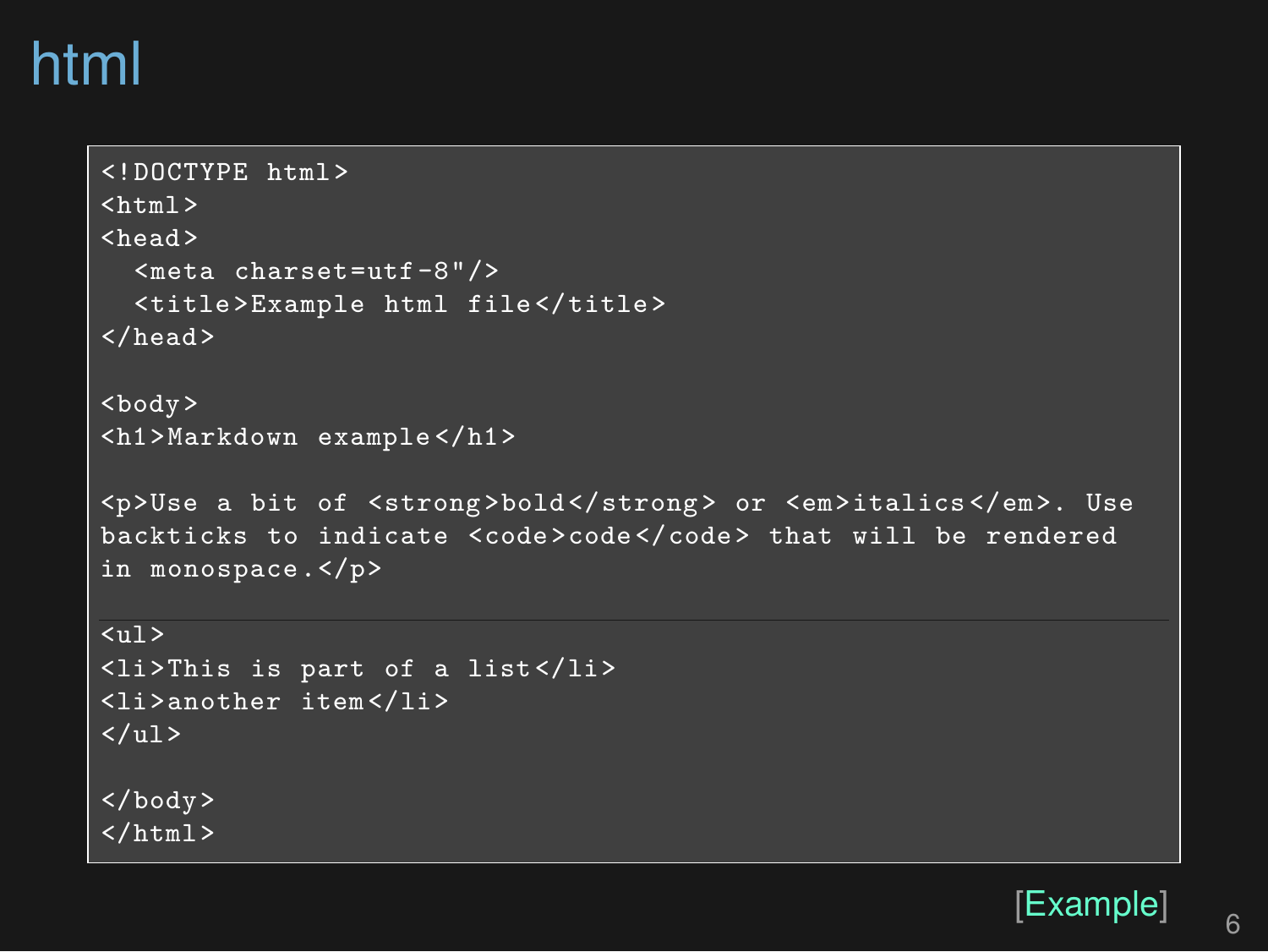# **CSS**

| $ul, ol$ {<br>margin: 0 0 0 35px;<br>}                                                 |  |
|----------------------------------------------------------------------------------------|--|
| a f<br>color: purple;<br>text-decoration: none;<br>background-color: transparent;<br>} |  |
| a:hover<br>ſ<br>color: purple;<br>background: #CAFFFF;<br>}                            |  |

[Example]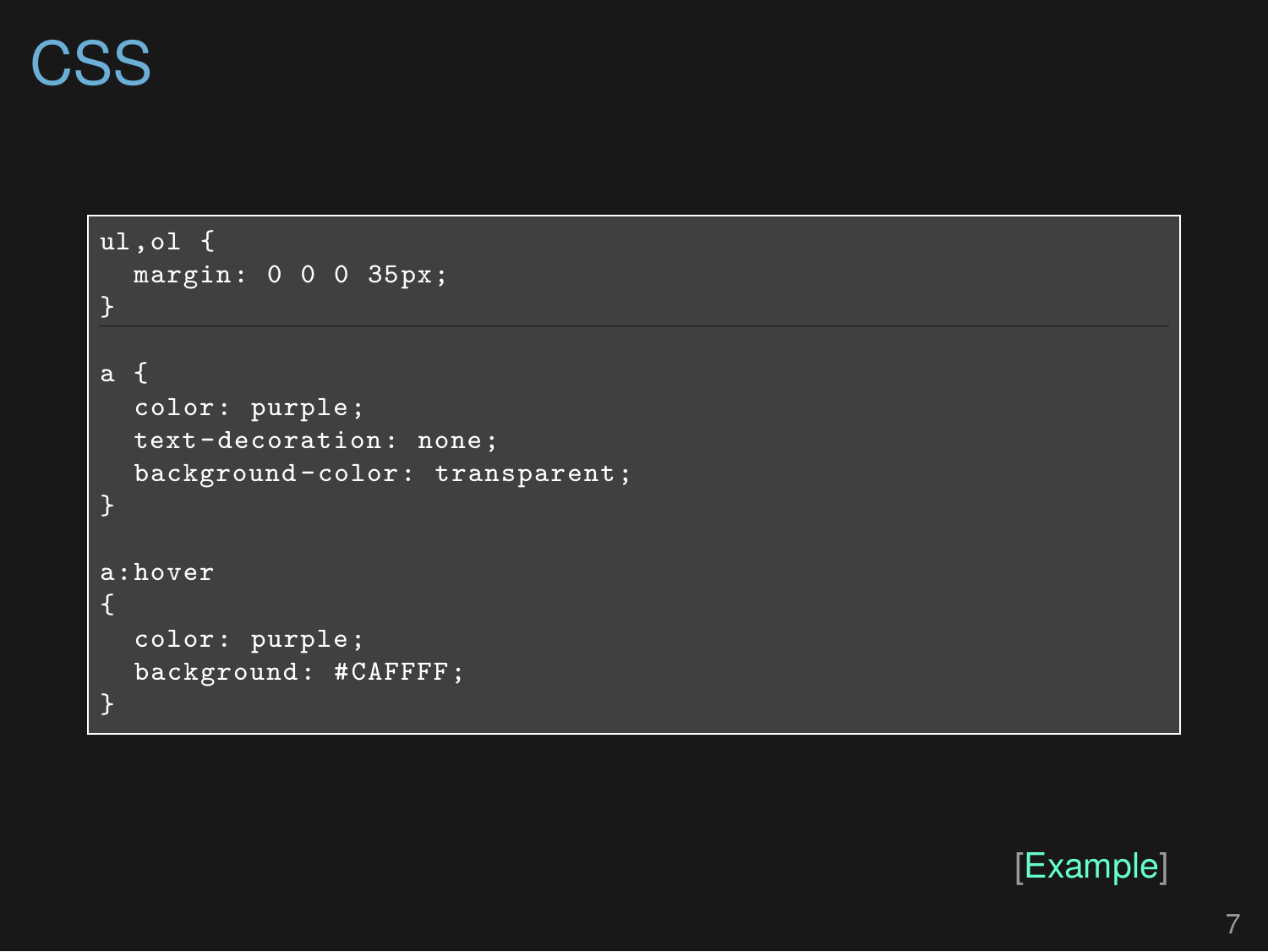## Markdown

```
# Markdown example
Use a bit of **bold** or _italics_. Use backticks to indicate
`code` that will be rendered in monospace.
- This is part of a list
- another item
Include blocks of code using three backticks:
x <- rnorm(100)
Or indent four spaces:
    mean(x)
    sd(x)
And it's easy to create links, like to
[Markdown](http://daringfireball.net/projects/markdown/).
```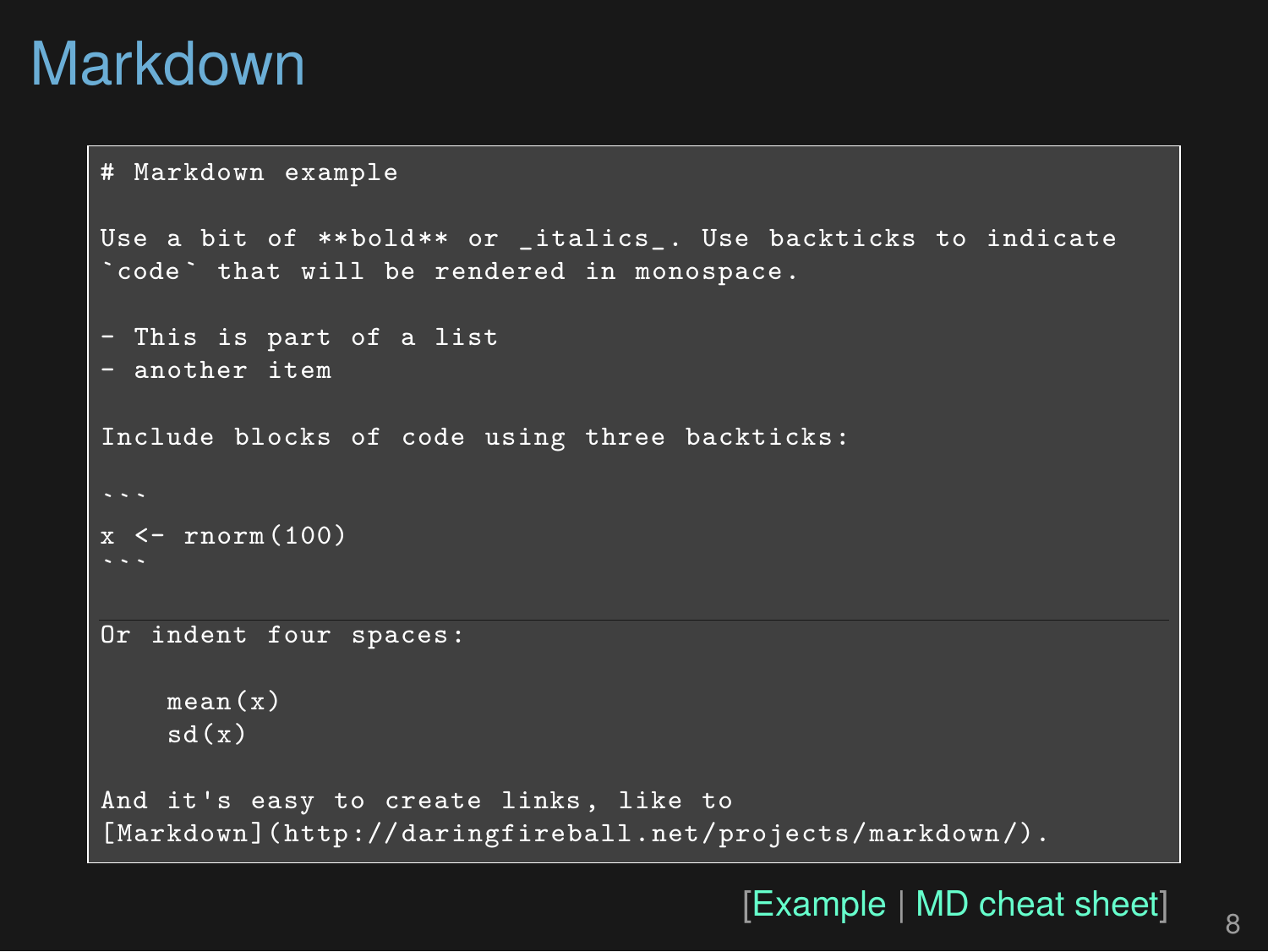## R Markdown

- ▶ R Markdown is a variant of Markdown, developed at RStudio.com
- $\triangleright$  Markdown + knitr + extras
- $\triangleright$  A few extra marks
- $\triangleright$  L<sup>AT</sup>EX equations
- $\blacktriangleright$  Bundle images into the final html file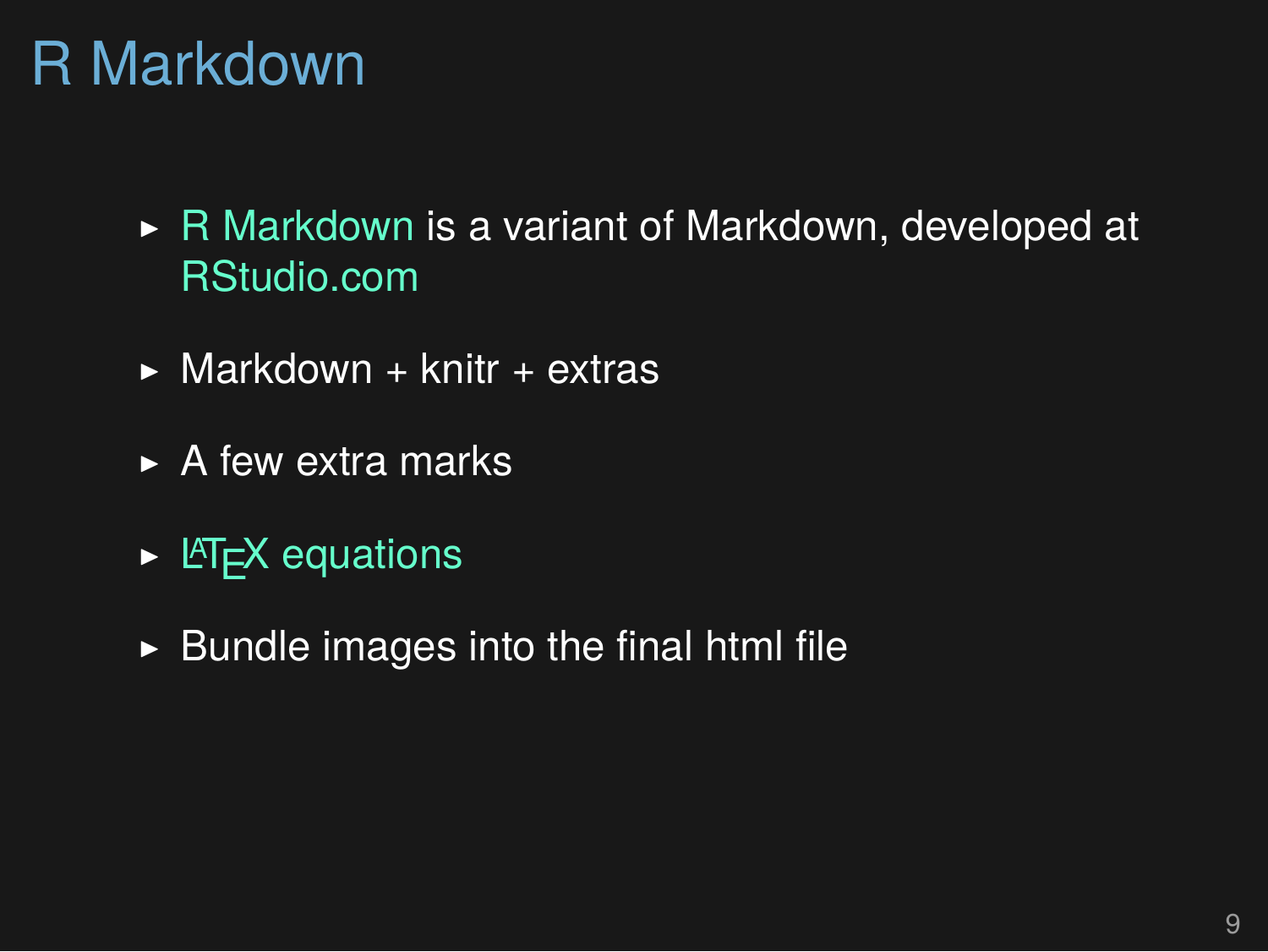## Code chunks, again

```
```{r knitr_options , include=FALSE}
knitr::opts_chunk$set(fig.width=12, fig.height=4,
                       fig.path='Figs/', warning=FALSE,
                      message=FALSE)
set.seed(53079239)
### Preliminaries
Load the R/qtl package using the `library ` function:
```{r load_qtl}
library(qtl)
To get help on the read.cross function in R, type the
following:
```{r help, eval=FALSE}
?read.cross
```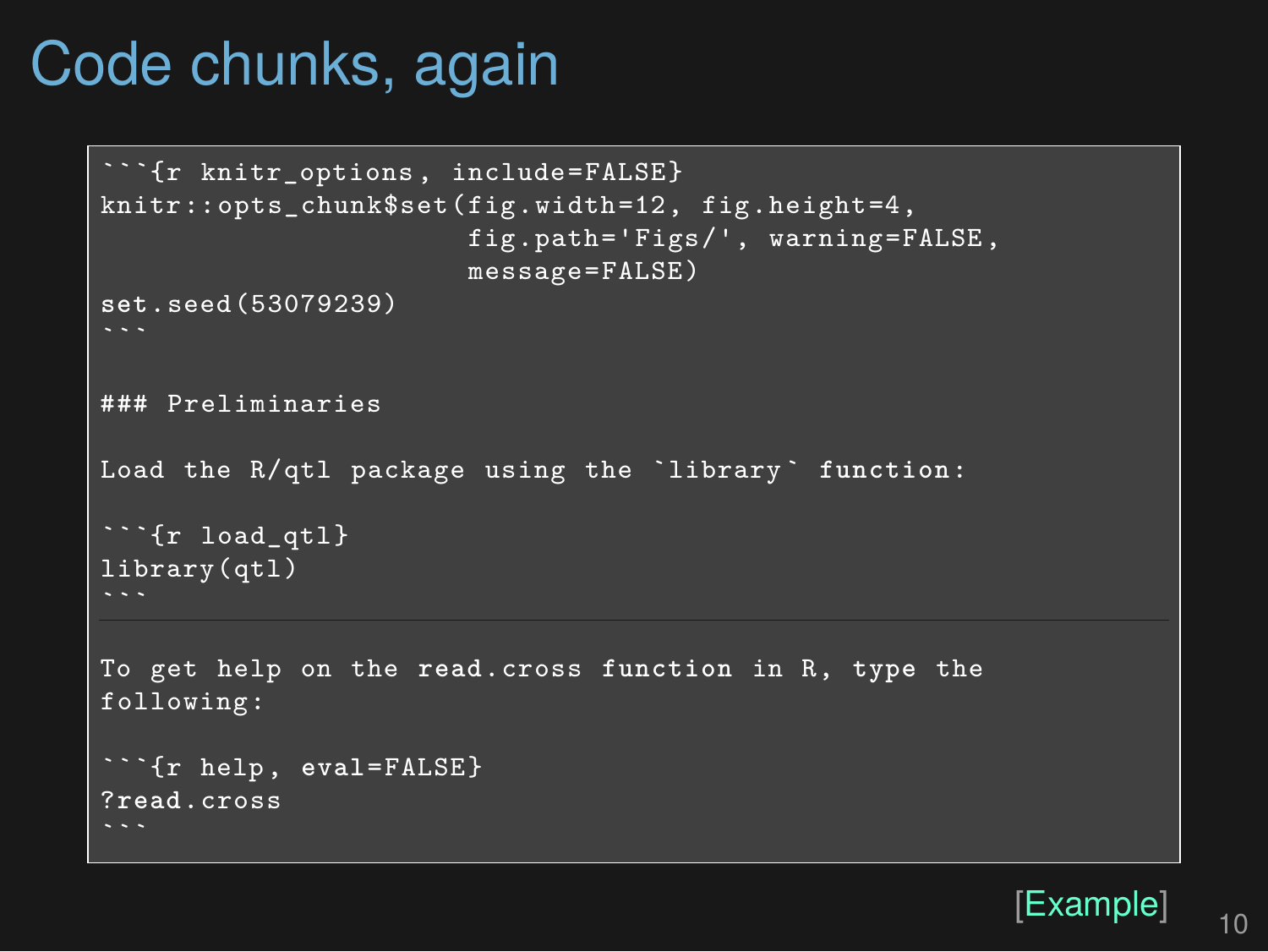## Chunk options

| echo=FALSE      |
|-----------------|
| results="hide"  |
| include=FALSE   |
| eval=FALSE      |
| warning=FALSE   |
| message=FALSE   |
| fig.width=#     |
| fig.height=#    |
| fig.path="Figs/ |

Don't include the code Don't include the output Don't show code or output Don't evaluate the code at all Don't show R warnings Don't show R messages Width of figure Height of figure " Path for figure files

There are lots of chunk options.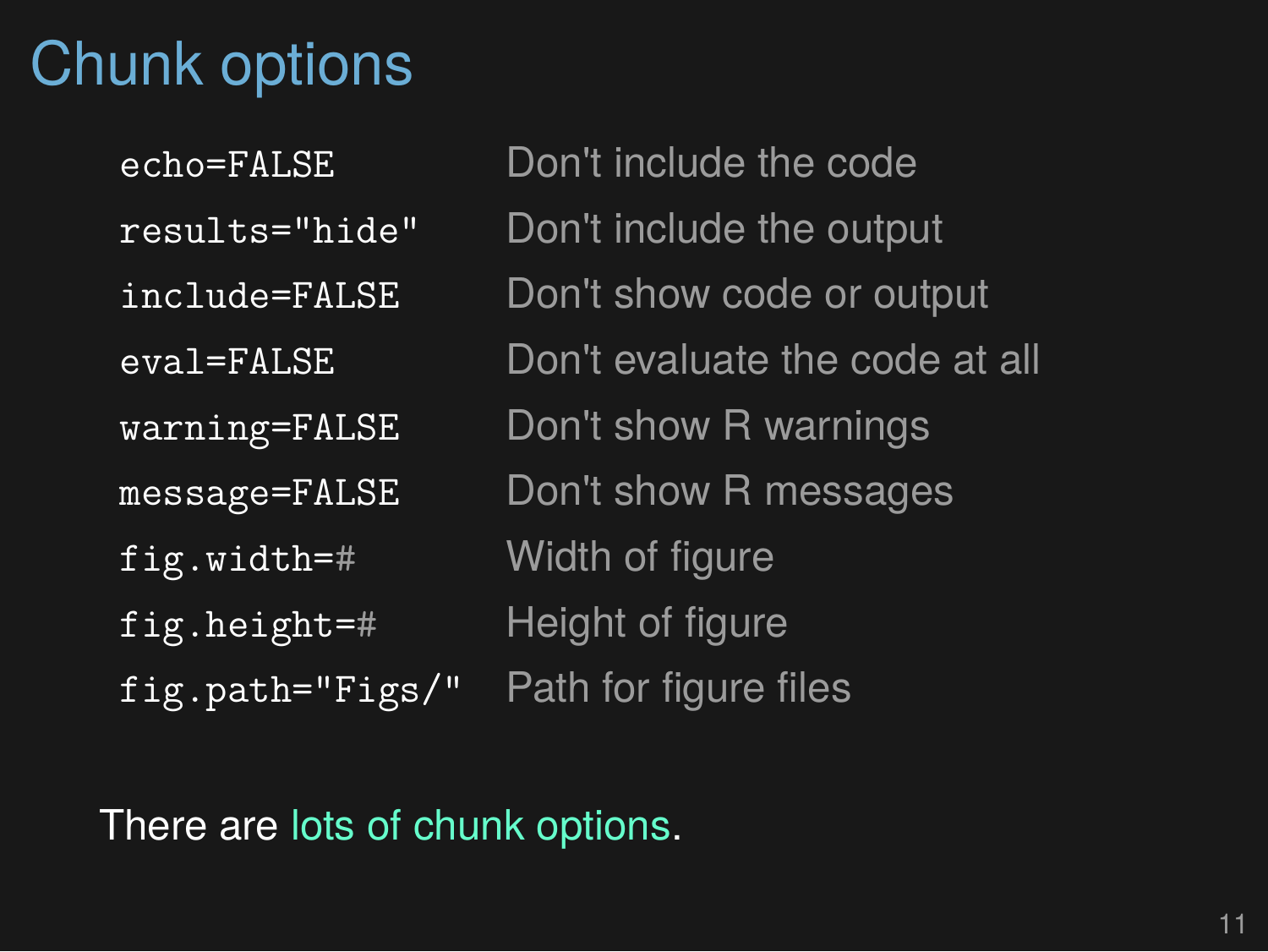### Global chunk options

```
\text{`fr} knitr options, include=FALSE}
knitr::opts_chunk$set(fig.width=12, fig.height=4,
                         fig.path='Figs/', warning=FALSE,
                         message=FALSE, include=FALSE,
                         echo=FALSE)
set.seed(53079239)
```
  \text{'}fr make plot, fig.width=8, include=TRUE}
x \le - rnorm (100)
y \leftarrow 2*x + \text{norm}(100)plot(x, y)
```
- $\triangleright$  Use global chunk options rather than repeat the same options over and over.
- ▶ You can override the global values in specific chunks.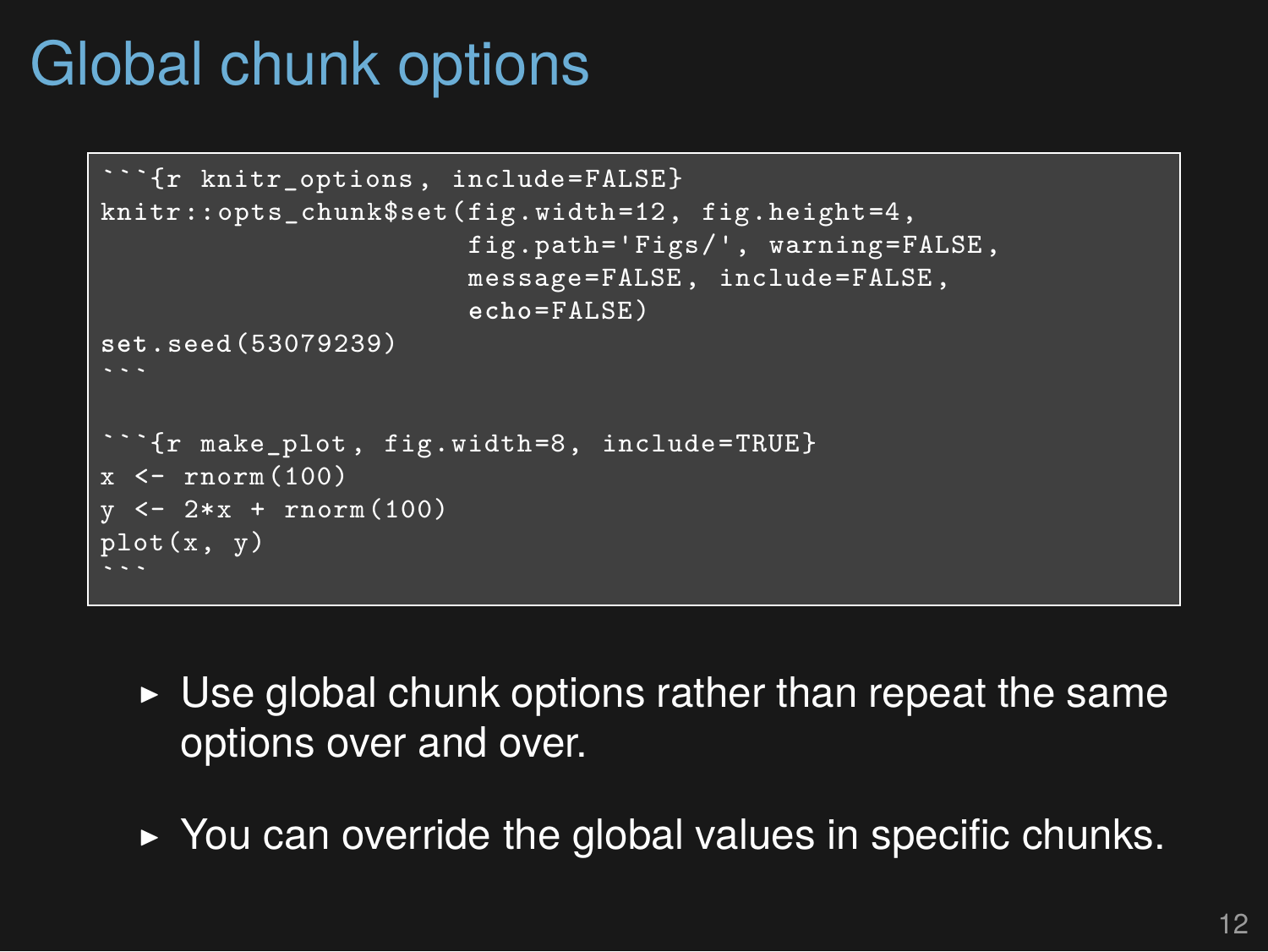## Package options

```
```{r package_options , include=FALSE}
knitr::opts_knit$set(progress = TRUE, verbose = TRUE)
```
- ▶ It's easy to confuse global chunk options with package options.
- ▶ I've not used package options.
- ▶ So focus on opts\_chunk\$set() not opts\_knit\$set().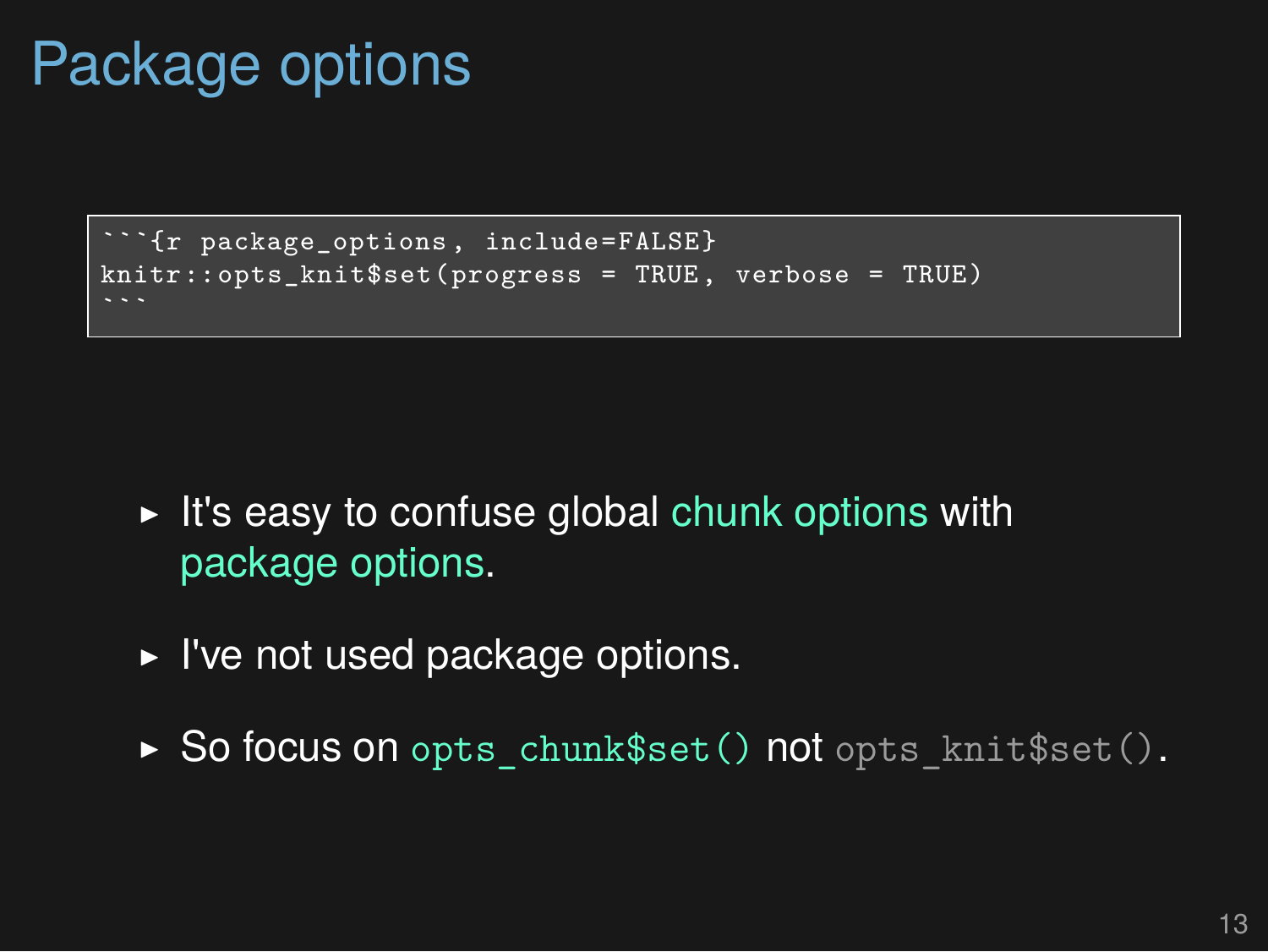#### In-line code

```
We see that this is an intercross with \infty nind(sug)\inftyindividuals. There are `r nphe(sug)` phenotypes , and genotype
data at `r totmar(sug)` markers across the `r nchr(sug)`
autosomes. The genotype data is quite complete.
```
- $\triangleright$  Each bit of in-line code needs to be within one line; they can't span across lines.
- ▶ I'll often precede a paragraph with a code chunk with include=FALSE, defining various variables, to simplify the in-line code.
- ▶ Never hard-code a result or summary statistic again!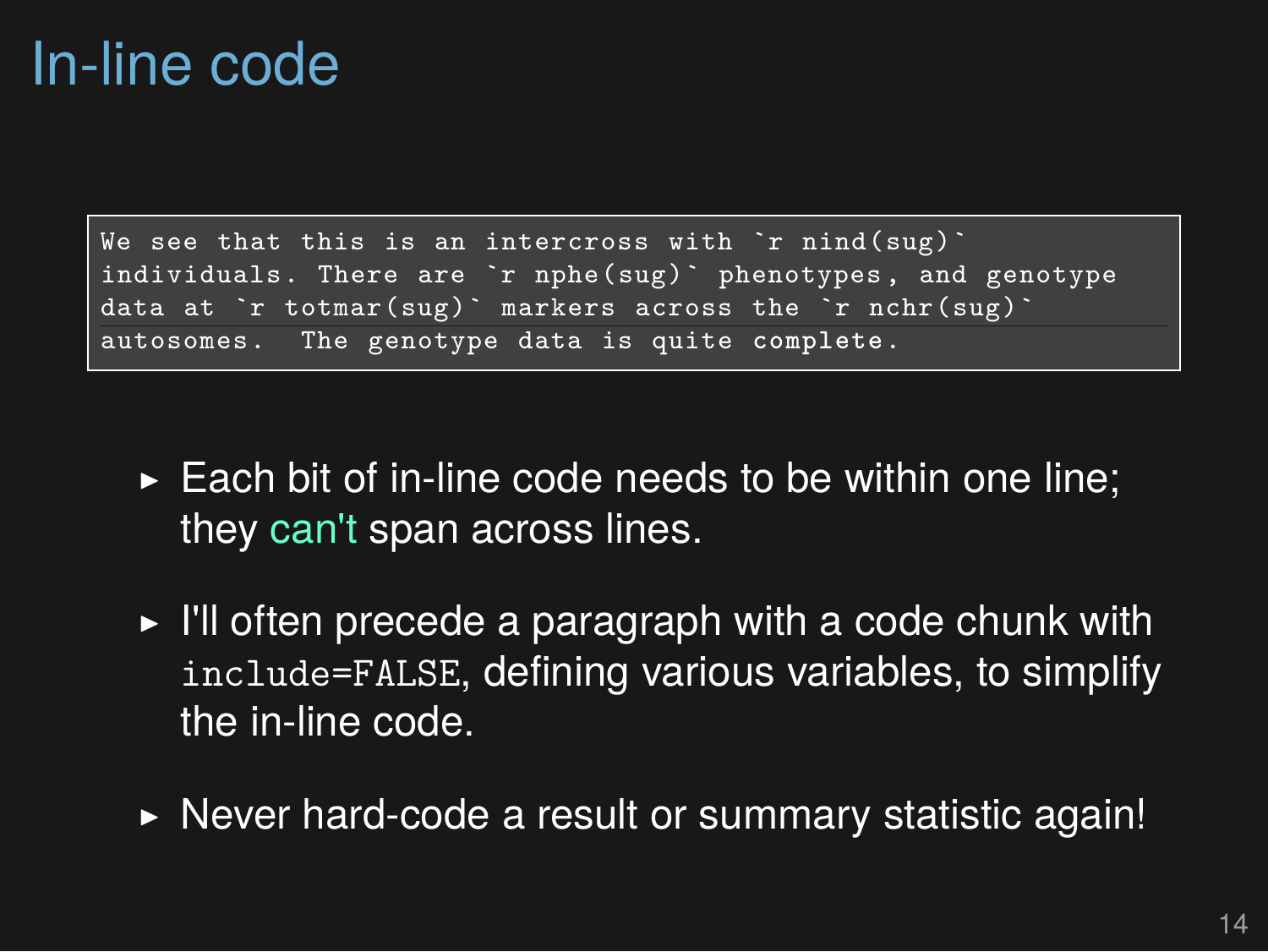#### YAML header

---

title: "knitr/R Markdown example" author: "Karl Broman" date: "28 January 2015" output: html\_document

```
title: "Another knitr/R Markdown example"
author: "[Karl Broman](http://kbroman.org)"
date: "'r Sys.Date()'"
output: word_document
```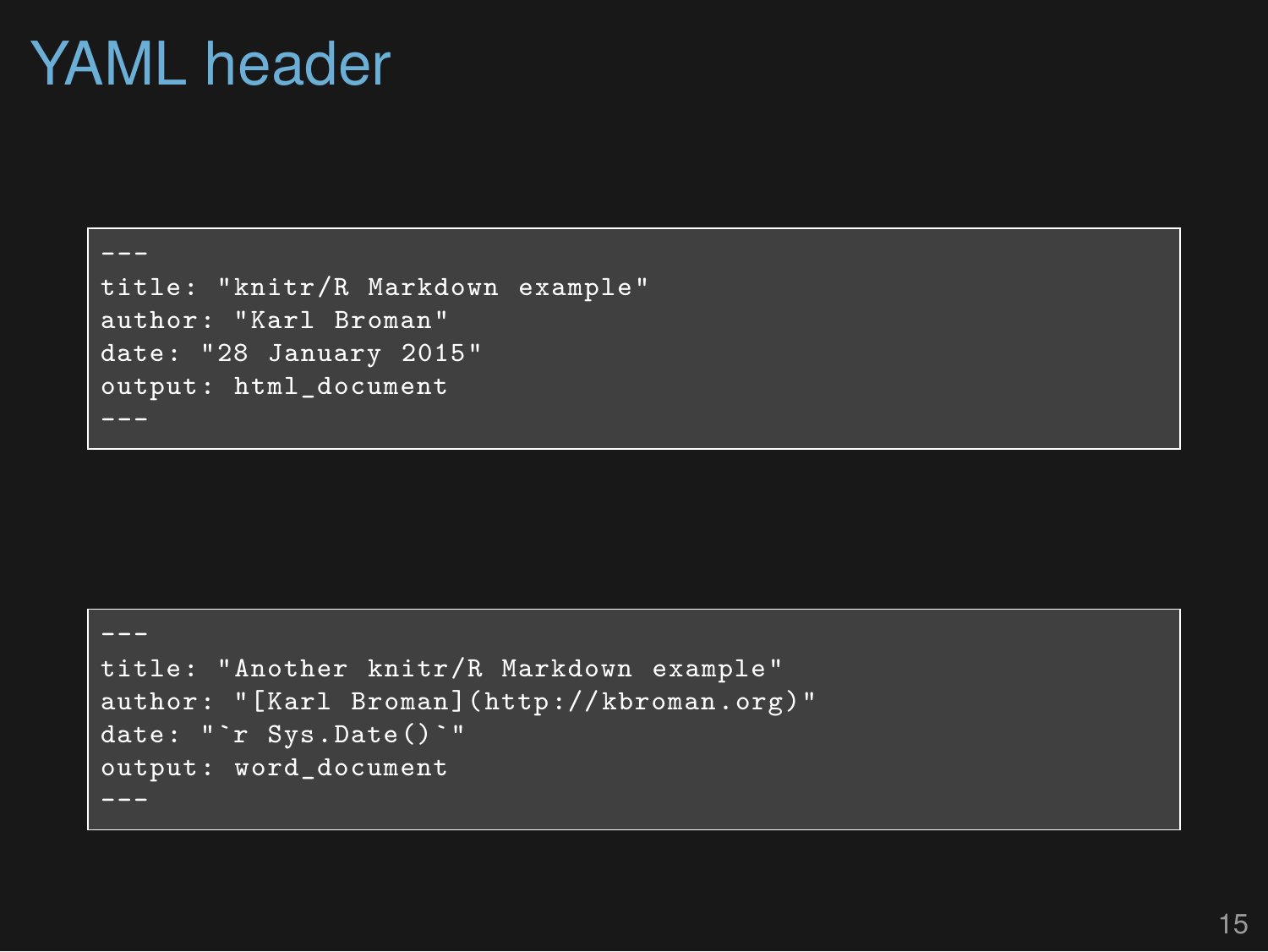## Rounding

- ▶ cor(x,y) might produce 0.8992877, but I want 0.90.
- $\triangleright$  round(cor(x,y), 2), would give 0.9, but I want 0.90.
- ▶ You could use sprintf("%.2f",  $cor(x,y)$ ), but sprintf("%.2f", -0.001) gives -0.00.
- $\blacktriangleright$  Use the myround function in my R/broman package.
- $\blacktriangleright$  myround(cor(x,y), 2) solves both issues.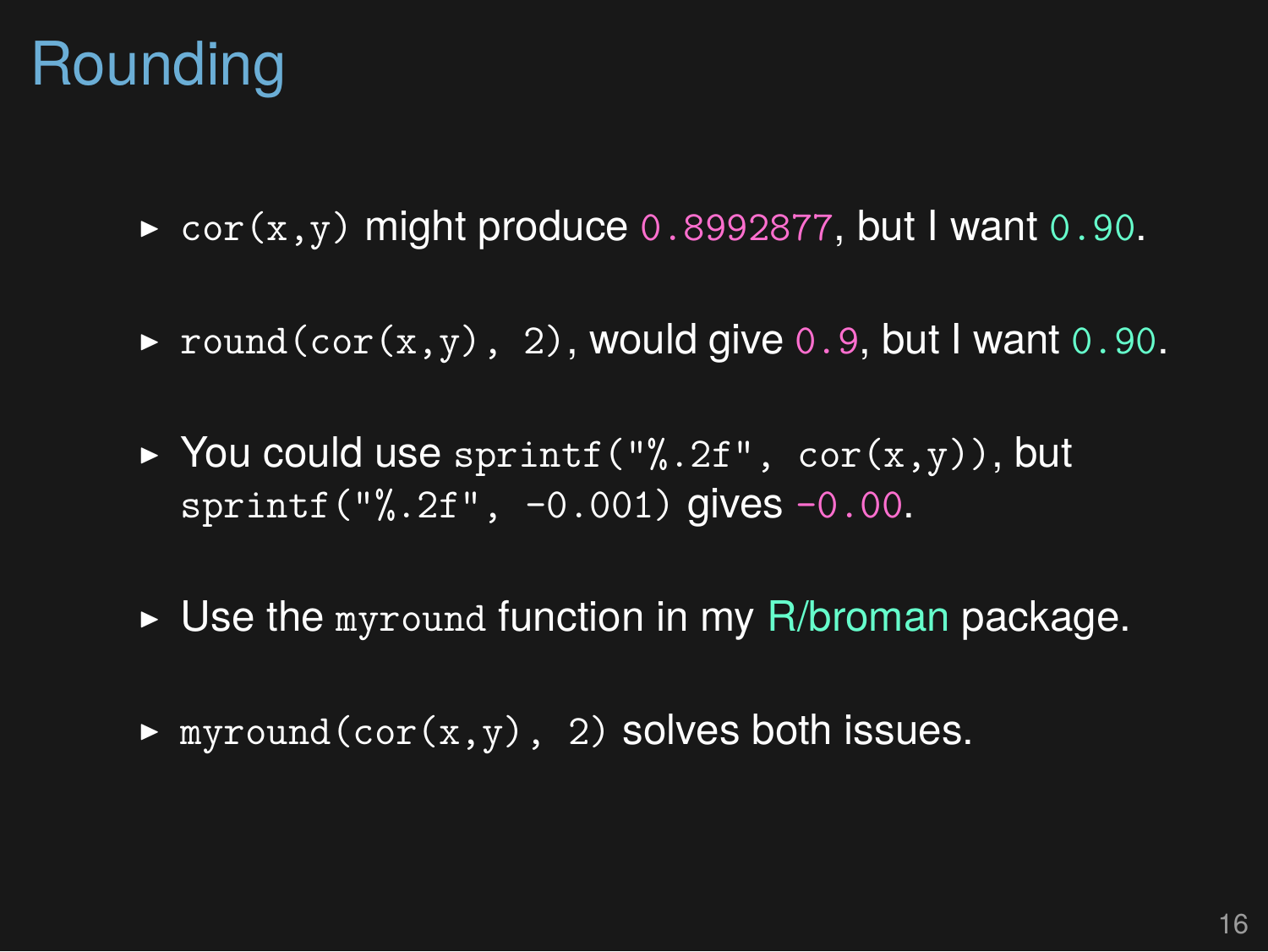# R Markdown *→* html, in RStudio

| $\bullet\bullet\bullet$<br><b>RStudio</b>                                                                                                                                                                                                 |                                                                                                                                                                                                                            |
|-------------------------------------------------------------------------------------------------------------------------------------------------------------------------------------------------------------------------------------------|----------------------------------------------------------------------------------------------------------------------------------------------------------------------------------------------------------------------------|
| $\bullet$ example1.Rmd $\times$<br>$\Box$                                                                                                                                                                                                 | $\Box$ $\Box$<br>Console ~/Play/ $\oslash$                                                                                                                                                                                 |
| $\rightarrow$ Run $\rightarrow$<br><b>G</b> Chunks -<br>$1 - - -$<br>title: "knitr/R Markdown example"<br>author: "Karl Broman"<br>3<br>date: "28 January 2015"<br>4<br>output: html_document<br>5.<br>$6 -$<br>$- - -$<br>$\overline{7}$ | 'citation()' on how to cite R or R packages i<br>n publications.<br>Type 'demo()' for some demos, 'help()' for on<br>-line help, or<br>'help.start()' for an HTML browser interface<br>to help.<br>Type $'q()'$ to quit R. |
| This is a simple example using knitr and R markdown to<br>8<br>mix code and<br>9<br>text.<br>10<br>We'll start by setting the seed for the random number<br>11<br>generator.<br>12                                                        | $\mathbf{r}$<br>Packages<br>Help<br>Viewer<br><b>Files</b><br><b>Plots</b><br>$\Box$<br>$\alpha$<br>$\Box$ $\Box$ $\odot$<br>⋒<br>۵<br>Markdown Quick Reference v Find in Topic                                            |
| $13 \cdot$ " {r set_seed}<br>14 set.seed(53079239)<br>$15 -$<br>R Markdown $\Leftrightarrow$<br><b>D</b> (Top Level) :<br>1:1                                                                                                             | <b>Markdown Quick Reference</b><br>R Markdown is an easy-to-write plain text format for creating<br>dynamic documents and reports. See Using R Markdown to learn<br>more.                                                  |
| <b>Environment</b> History<br>$-\square$<br>File + Import Dataset > Clear<br>≡ List-<br>$\alpha$<br><b>Global Environment -</b>                                                                                                           | <b>Emphasis</b><br>*italic*<br>**hold**                                                                                                                                                                                    |
|                                                                                                                                                                                                                                           | _italic_<br>$_{\text{p}}$ bold $_{\text{p}}$<br><b>Headers</b>                                                                                                                                                             |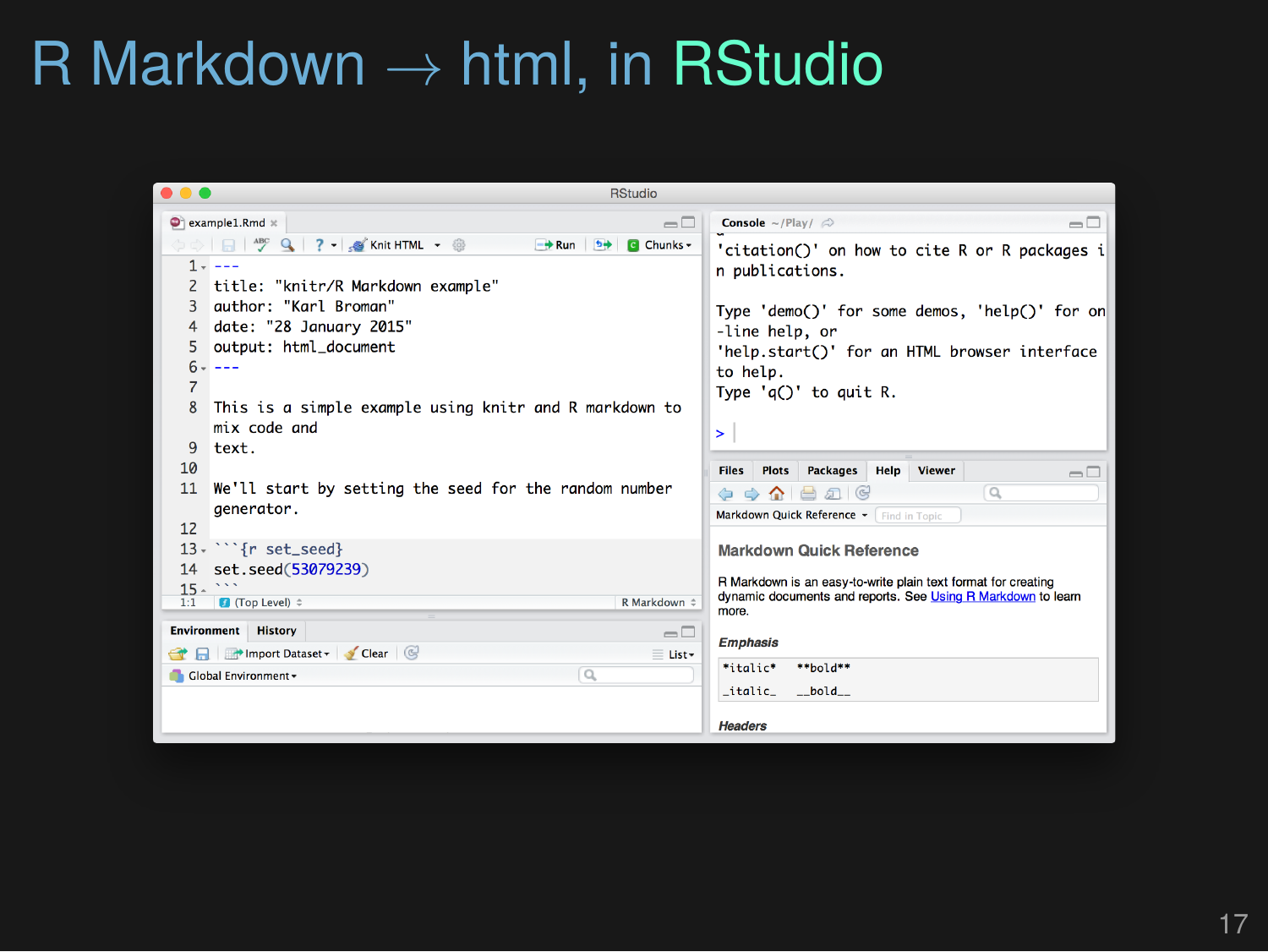# R Markdown *→* html, in R

> library(rmarkdown)

> render("knitr\_example.Rmd")

> rmarkdown::render("knitr\_example.Rmd")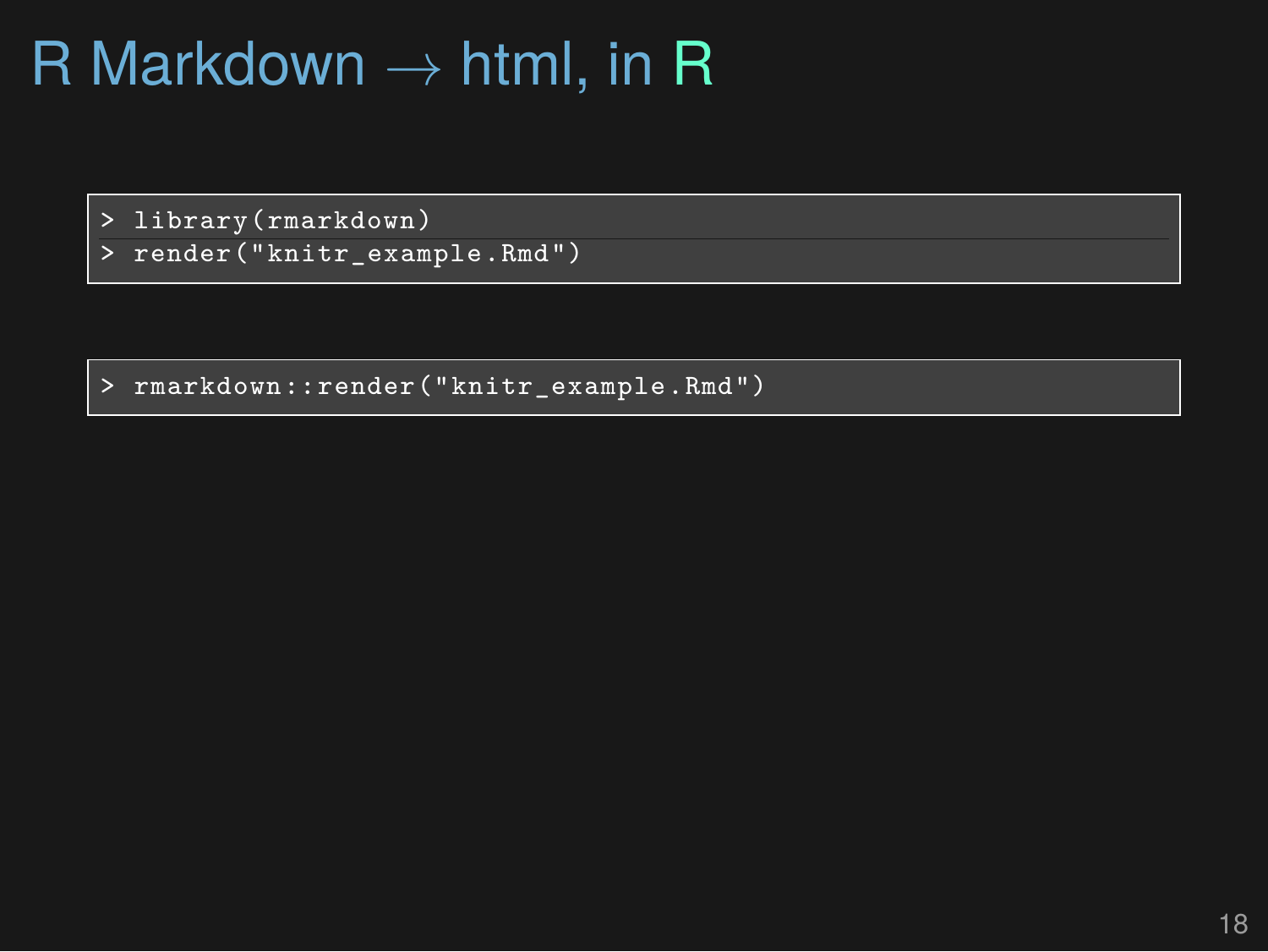# R Markdown *→* html, GNU make

knitr\_example.html: knitr\_example.Rmd R -e "rmarkdown::render('knitr\_example.Rmd')"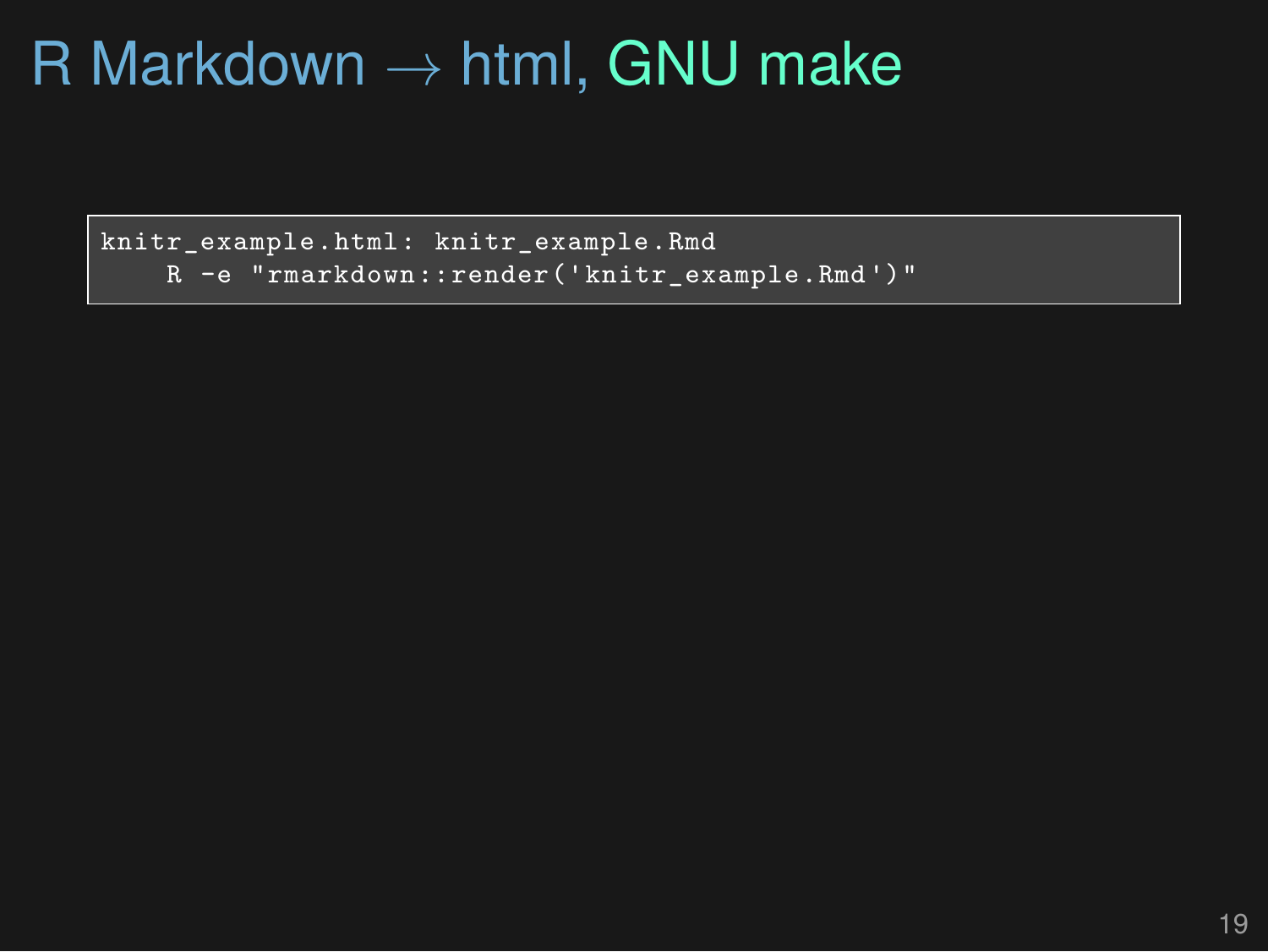# Need pandoc in your PATH

RStudio includes pandoc; you just need to add the relevant directory to your PATH.

#### Mac:

/Applications/RStudio.app/Contents/MacOS/pandoc

#### Windows:

"c:\Program Files\RStudio\bin\pandoc"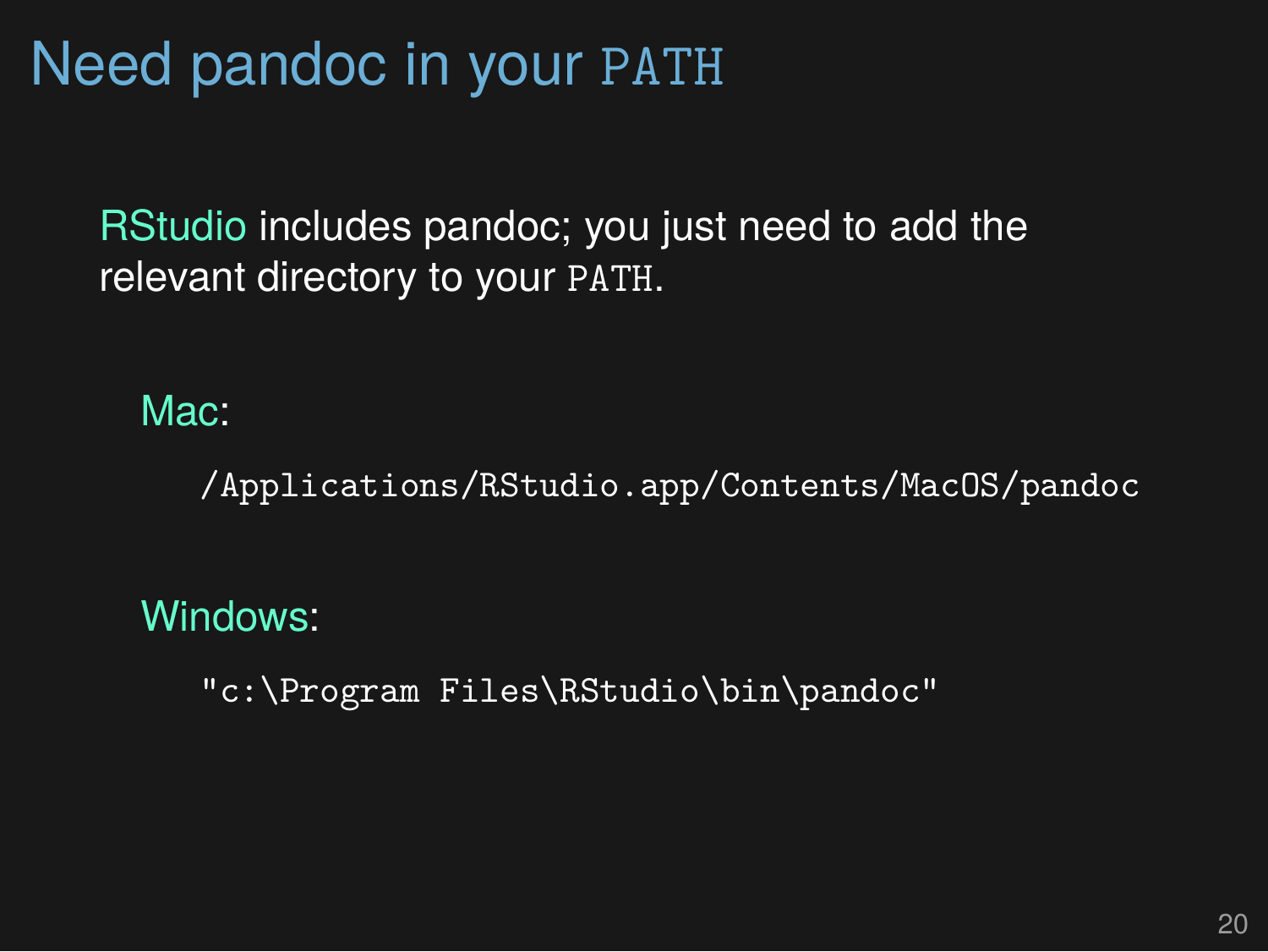### Reproducible knitr documents

- $\triangleright$  Don't use absolute paths like  $\sim$ /Data/blah.csv
- $\triangleright$  Keep all of the code and data in one directory (and its subdirectories)
- $\triangleright$  If you must use absolute paths, define the various directories with variables at the top of your document.
- ▶ Use R --vanilla or perhaps

R --no-save --no-restore --no-init-file --no-site-file

- ▶ Use GNU make to document the construction of the final product (tell future users what to do)
- $\blacktriangleright$  Include a final chunk with getwd() and devtools::session\_info().
- ▶ For simulations, use set.seed in your first chunk.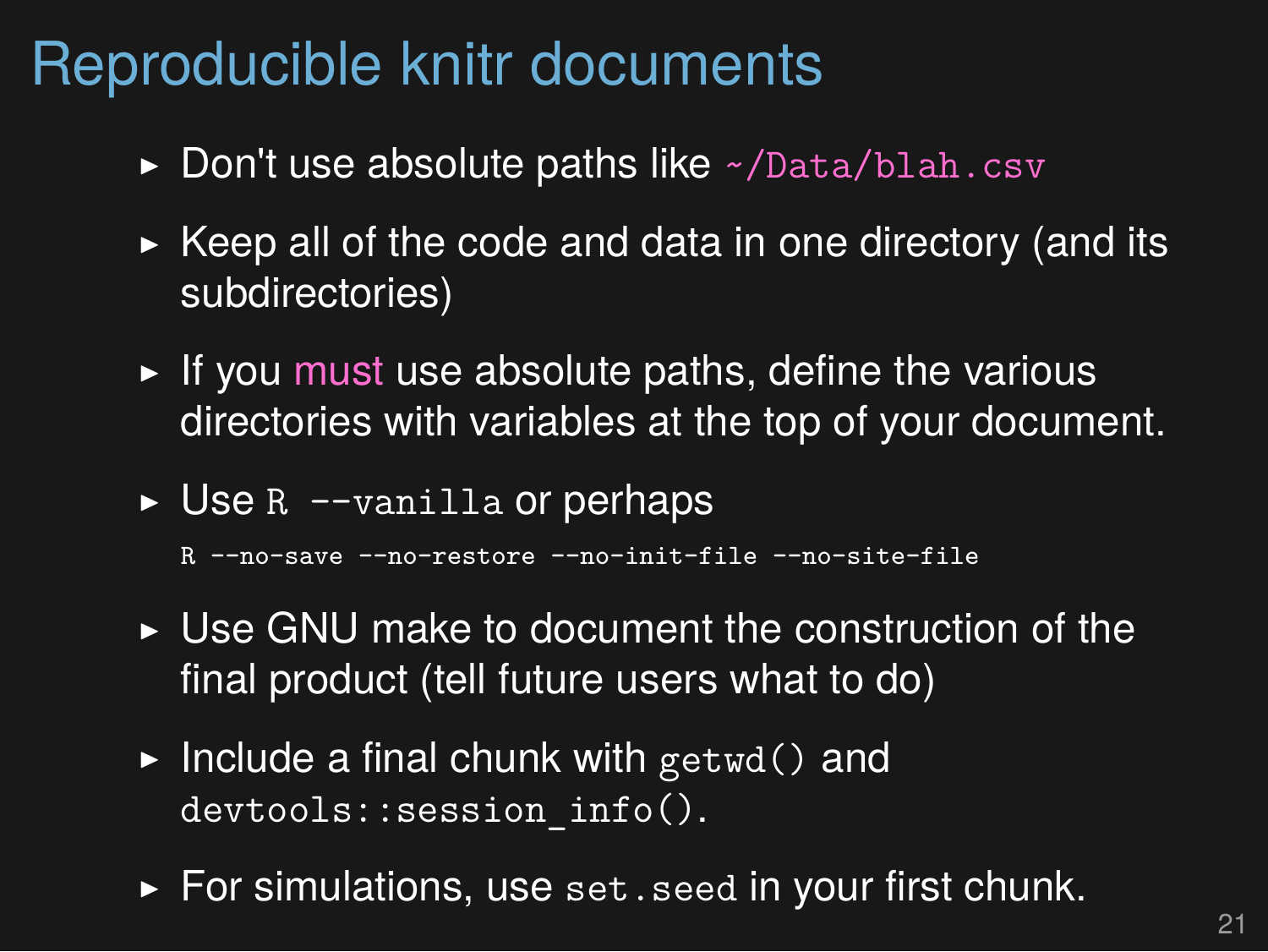### Controlling figures

```
\text{`fr test figure, dev.args=list(pointsize=18)}\leftarrow rnorm(100)\le - 2*x + rnorm (100)
\overline{\text{plot}(x,y)}
```
- $\triangleright$  The default is for knitr/R Markdown is to use the  $\text{png}()$ graphics device.
- $\triangleright$  Use another graphics device with the chunk option dev.
- $\triangleright$  Pass arguments to the graphics device via the chunk option dev.args.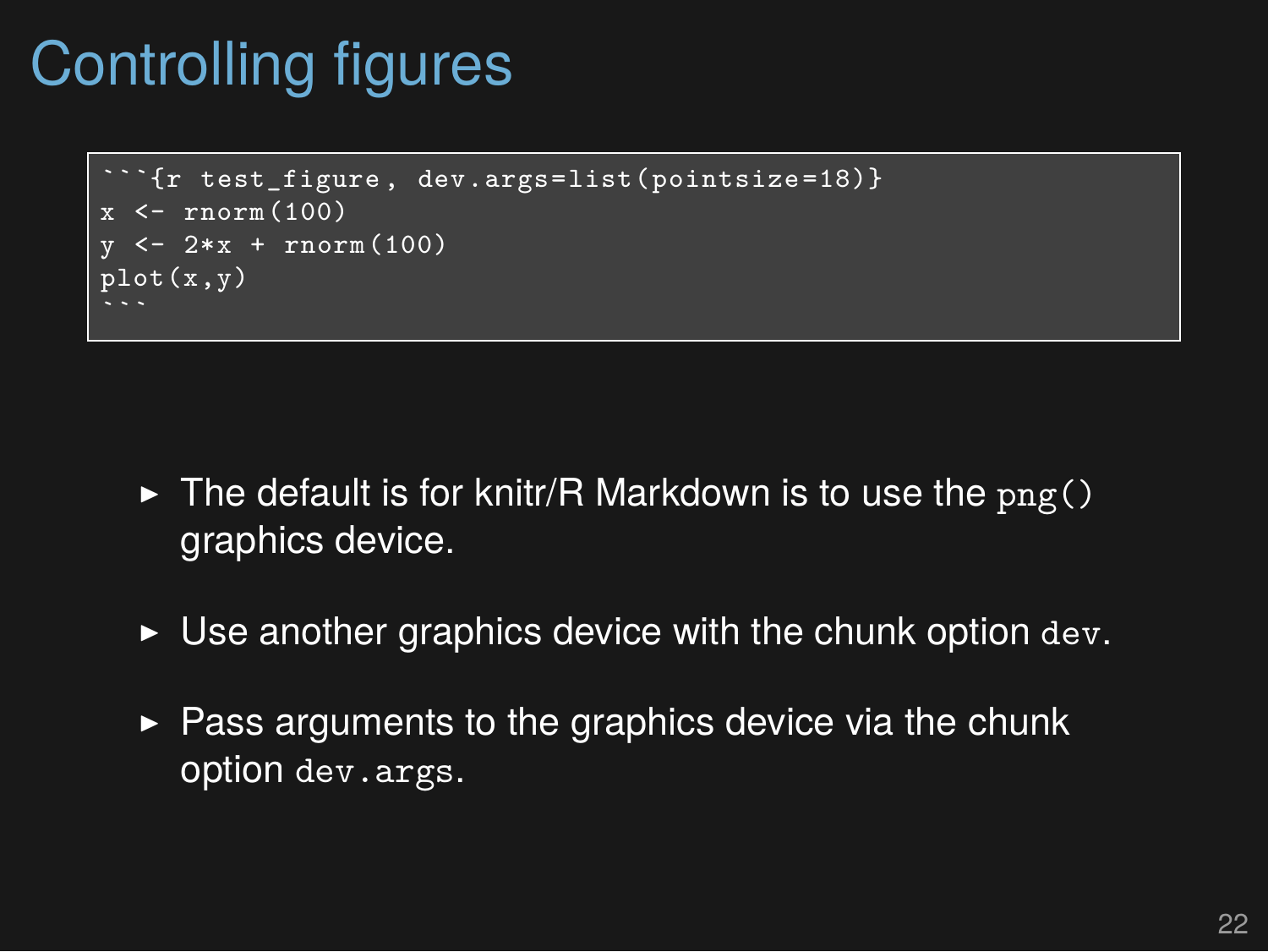#### Tables

```
```{r kable}
x \le - rnorm (100)
y \le -2*x + \text{norm}(100)out \leftarrow \ln(y - x)coef_tab <- summary(out)$coef
library(kable)
kable(coef tab, digits=2)
```
```

```
```{r pander}
library(pander)
panderOptions("digits", 2)
pander(out, caption="Regression coefficients")
```

```
{r xtable, results="asis"}
library(xtable)
tab \leftarrow xtable(coef_tab, digits=c(0, 2, 2, 1, 3))
print(tab, type="html")
```